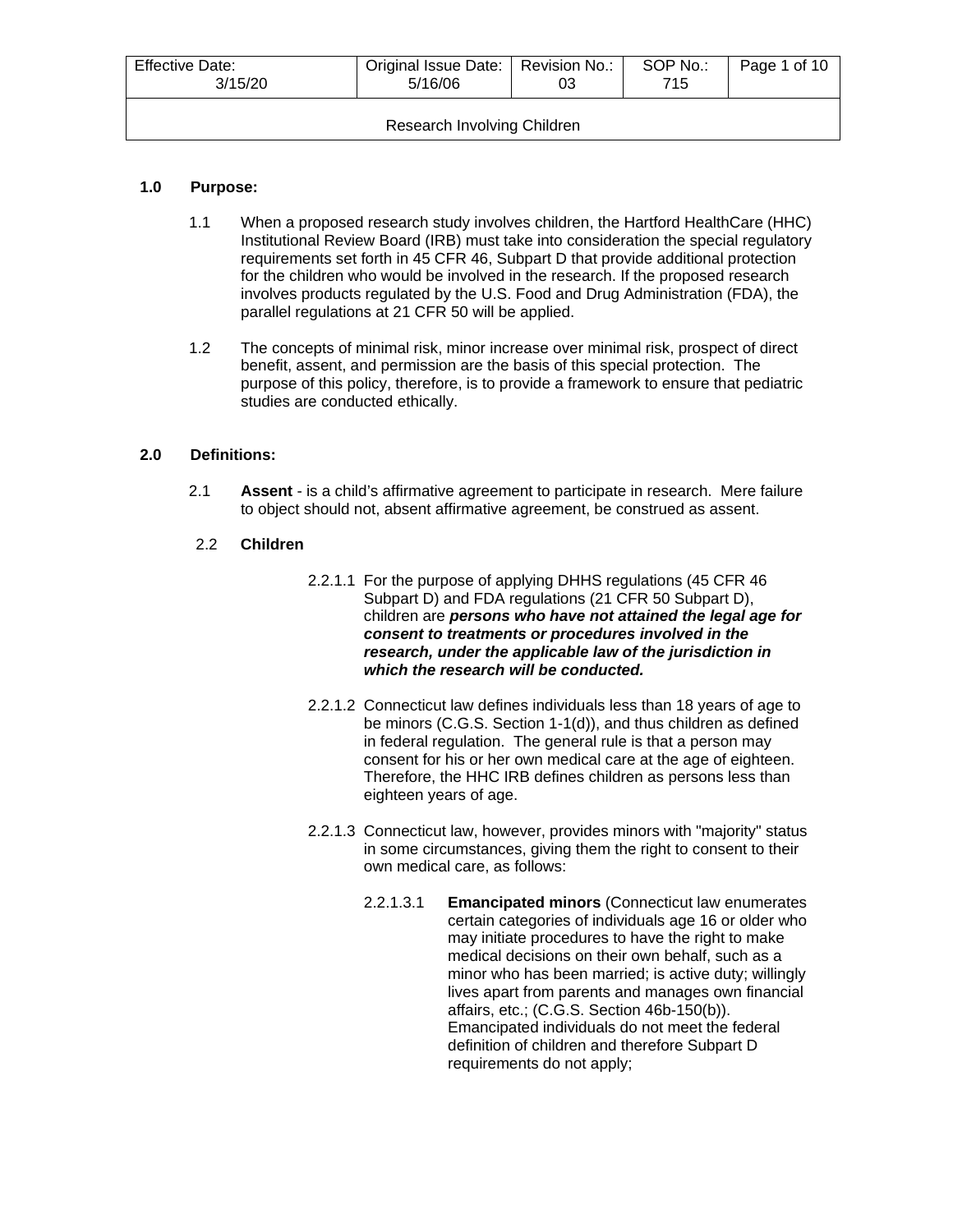| <b>Effective Date:</b><br>3/15/20 | Original Issue Date:<br>5/16/06                                                                                                                                                                                                                                                                                                                                                                                                                                                                                                                                                                                                                                                                                                                                                                                                                                                                                                                                                                                                                                                                                                                                                                                                                                                                                         | Revision No.:<br>03 | SOP No.:<br>715 | Page 2 of 10 |  |
|-----------------------------------|-------------------------------------------------------------------------------------------------------------------------------------------------------------------------------------------------------------------------------------------------------------------------------------------------------------------------------------------------------------------------------------------------------------------------------------------------------------------------------------------------------------------------------------------------------------------------------------------------------------------------------------------------------------------------------------------------------------------------------------------------------------------------------------------------------------------------------------------------------------------------------------------------------------------------------------------------------------------------------------------------------------------------------------------------------------------------------------------------------------------------------------------------------------------------------------------------------------------------------------------------------------------------------------------------------------------------|---------------------|-----------------|--------------|--|
|                                   | Research Involving Children                                                                                                                                                                                                                                                                                                                                                                                                                                                                                                                                                                                                                                                                                                                                                                                                                                                                                                                                                                                                                                                                                                                                                                                                                                                                                             |                     |                 |              |  |
|                                   | 2.2.1.3.2<br>Minors seeking medical care for certain conditions<br>specified in state law may consent to participate in<br>research if the research is limited to the categories<br>noted below; in such circumstances the individuals<br>are not considered children and therefore Subpart D<br>is not applicable:<br>All individuals under 18 years of age, if the<br>п<br>research procedures are limited to: HIV testing,<br>counseling, and treatment (19a-582; 19a-592);<br>outpatient mental health services (19a-14c);<br>testing or treatment for sexually transmitted<br>diseases (19a-216); treatment or rehabilitation<br>for alcohol or drug dependence (17a-688);<br>abortion counseling and treatment (19a-602); or<br>consenting to medical care for a child (19a-285);<br>All individuals 14 years of age or older, if the<br>٠<br>research procedures are limited to inpatient<br>mental health services (17a-79) (parents must<br>be notified of admission within 5 days);<br>All individuals 17 years of age, if the research<br>٠<br>procedures are limited to donation of blood or<br>any component thereof and to the withdrawal of<br>blood in conjunction with any voluntary blood<br>donation program (19a-285a).<br>2.2.1.4 To the extent that Connecticut law does not specifically address |                     |                 |              |  |
|                                   | consent of children with majority status to research, the HHC IRB<br>will review issues of consent related to enrollment of these<br>children in research on a case-by-case basis, and will seek<br>guidance from the General Counsel as needed.                                                                                                                                                                                                                                                                                                                                                                                                                                                                                                                                                                                                                                                                                                                                                                                                                                                                                                                                                                                                                                                                        |                     |                 |              |  |
| Guardian<br>2.3                   |                                                                                                                                                                                                                                                                                                                                                                                                                                                                                                                                                                                                                                                                                                                                                                                                                                                                                                                                                                                                                                                                                                                                                                                                                                                                                                                         |                     |                 |              |  |
|                                   | 2.3.1.1 Under DHHS regulations "guardian" means an individual who is<br>authorized under applicable State or local law to consent on<br>behalf of a child to general medical care.                                                                                                                                                                                                                                                                                                                                                                                                                                                                                                                                                                                                                                                                                                                                                                                                                                                                                                                                                                                                                                                                                                                                      |                     |                 |              |  |
|                                   | 2.3.1.2 Under FDA regulations "guardian" means an individual who is<br>authorized under applicable State or local law to consent on<br>behalf of a child to general medical care when general medical<br>care includes participation in research. A guardian may grant<br>permission for a child to participate in research.                                                                                                                                                                                                                                                                                                                                                                                                                                                                                                                                                                                                                                                                                                                                                                                                                                                                                                                                                                                            |                     |                 |              |  |
|                                   |                                                                                                                                                                                                                                                                                                                                                                                                                                                                                                                                                                                                                                                                                                                                                                                                                                                                                                                                                                                                                                                                                                                                                                                                                                                                                                                         | $\lambda$           |                 |              |  |

- 2.3.1.3 In Connecticut a "Guardian" of a minor means the duty and authority to act in the best interests of the minor, and includes the obligation of care and control, and the authority to make major decisions affecting the minor's education and welfare (C.G.S 45a-604(5)).
- 2.4 **Legally Authorized Representative (LAR) -** an individual or body authorized under applicable law to provide permission on behalf of a prospective subject to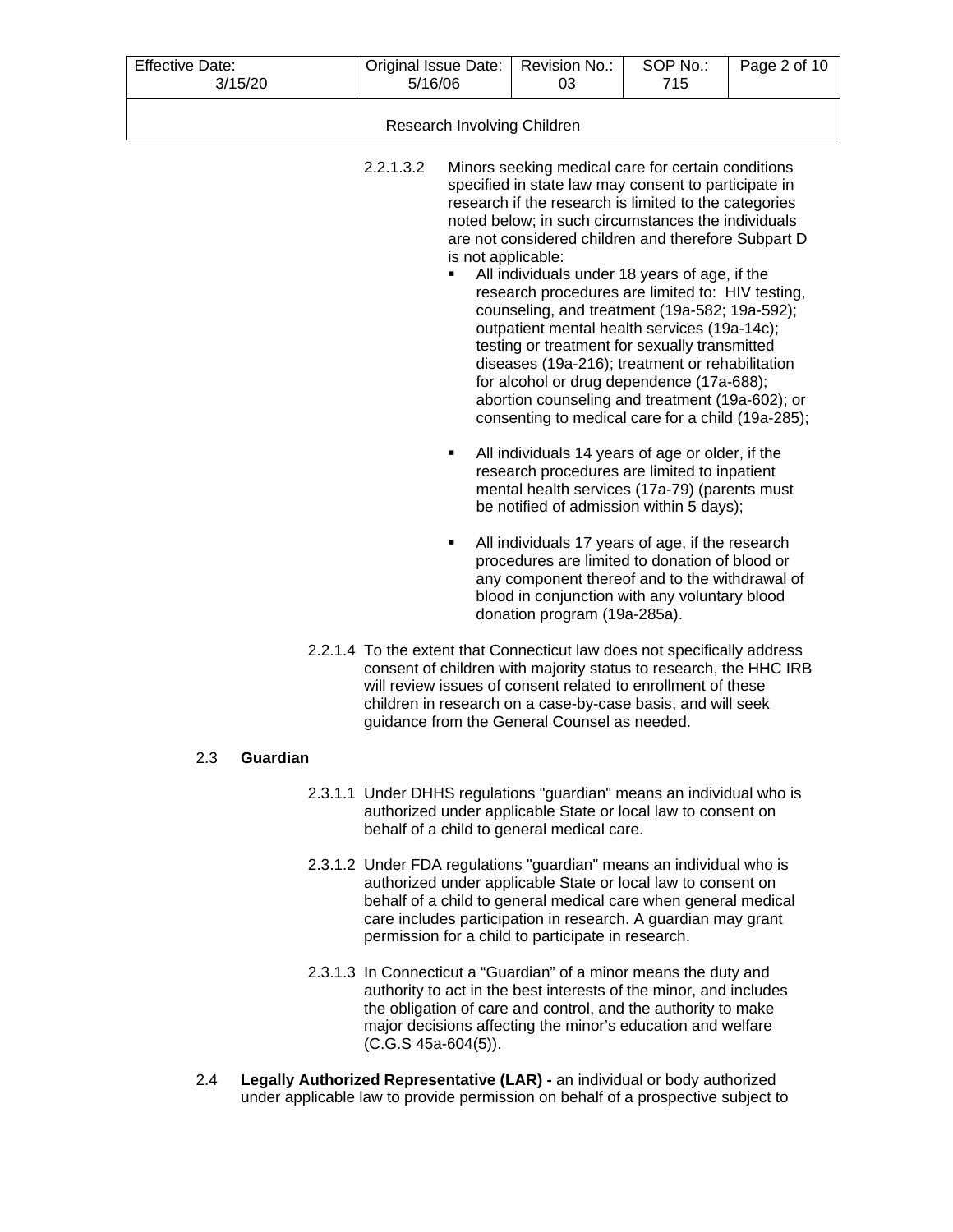| Effective Date:<br>3/15/20 | Original Issue Date:   Revision No.:<br>5/16/06 | 03   | SOP No.:<br>715 | Page 3 of 10 |
|----------------------------|-------------------------------------------------|------|-----------------|--------------|
|                            | .                                               | ---- |                 |              |

## Research Involving Children

the subject's participation in the procedure(s) involved in the research. For purposes of this policy, a LAR for children includes a parent or court-appointed legal guardian. In almost all cases at HHC, when the research involves children, the parent (or other legal guardian) is the LAR.

- 2.5 **Parent** means a child's biological or adoptive parent.
- 2.6 **Permission** means the agreement of parent(s) or guardian to the participation of their child or ward in research.
- 2.7 **Ward**  means a child who is placed in the legal custody of the State or other agency, institution, or entity, consistent with applicable Federal, State, or local law.

# **3.0 Procedure:**

- 3.1 When reviewing research with children as subjects, in addition to ensuring adherence to the general regulatory requirements of 45 CFR 46, Subpart A, the IRB will also consider the potential benefits, risks, and discomforts of the research to children and assess the justification for their inclusion in the research. In assessing the risks and potential benefits, the IRB will consider the circumstances of the children to be enrolled in the study, for example their health status, age, and ability to understand what is involved in the research, as well as potential benefits to subjects, other children with the same disease or condition, or society as a whole.
- 3.2 The exemptions at 45 CFR 46.104(d)(1), (4), (5), (6), (7), and (8) may be applied to research subject to subpart D if the conditions of the exemption are met. Exemptions at 45 CFR 46.104(d)(2)(i) and (ii) only may apply to research subject to subpart D involving educational tests or the observation of public behavior when the investigator(s) do not participate in the activities being observed. The exemption at 45 CFR 46.104(d)(2)(iii) may not be applied to research subject to subpart D.
- 3.3 When reviewing research involving children, the IRB will include one or more members who are knowledgeable about and experienced in working with children. The IRB member or consultant, if applicable, will be knowledgeable in pediatric ethical, clinical, and psychosocial issues.
- 3.4 DHHS regulations limit research involving children to those activities that meet one of four categories of research. These categories are based on the level of risk and potential for benefit to the individual participant.

# 3.4.1 **Research not involving greater than minimal risk to the children (45 CFR 46.404, 20 CFR 50.51)**

- 3.4.1.1 To approve this category of research, the IRB must make the following determinations:
	- $\blacksquare$  the research presents no greater than minimal risk to the children; *and*
	- adequate provisions are made for soliciting the assent of the children and the permission of one or both of their parents or guardians.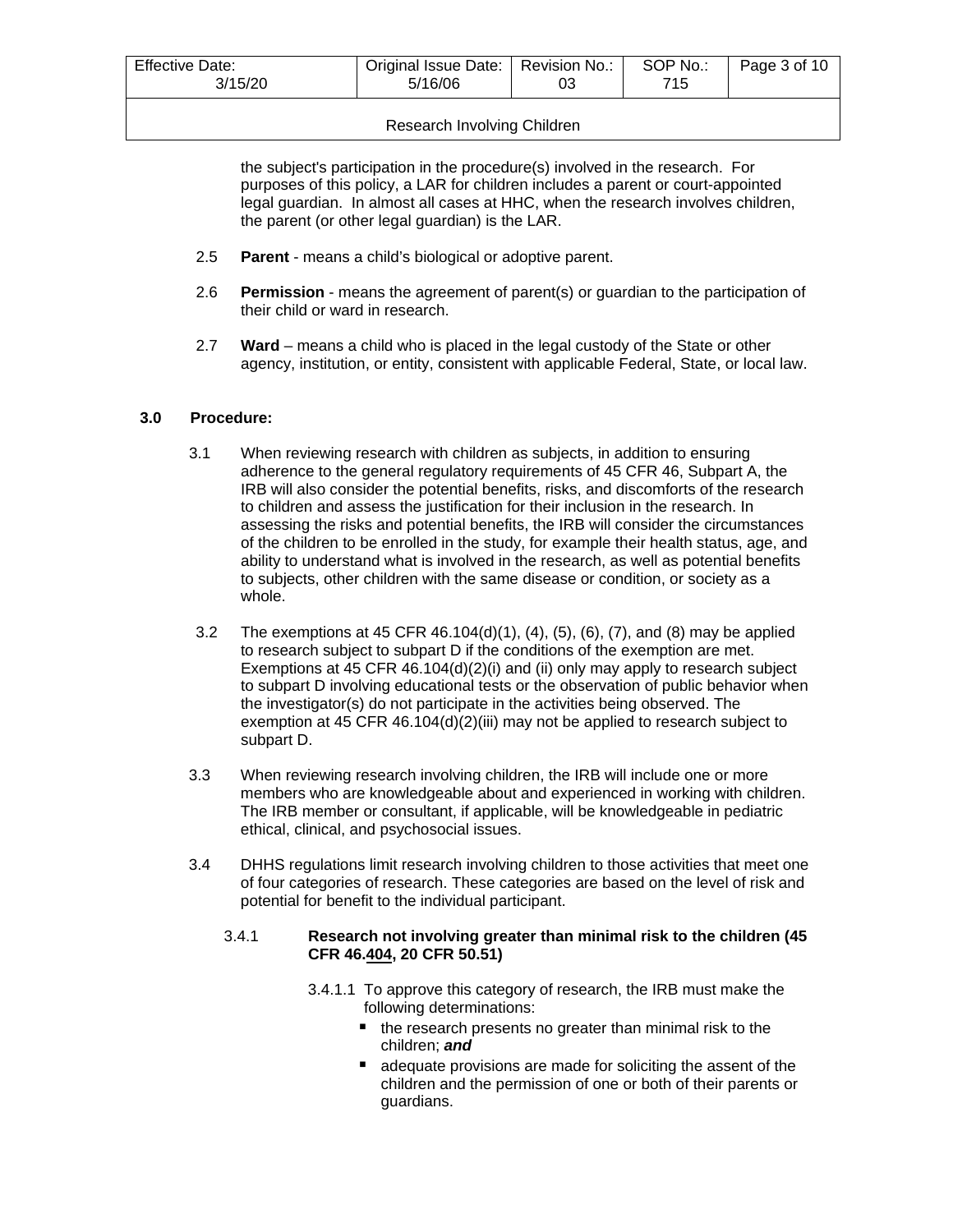| <b>Effective Date:</b><br>3/15/20 | Original Issue Date:   Revision No.:  <br>5/16/06 | 03 | SOP No.:<br>715 | Page 4 of 10 |
|-----------------------------------|---------------------------------------------------|----|-----------------|--------------|
|                                   |                                                   |    |                 |              |

| 3.4.2 | Research involving greater than minimal risk but presenting the         |
|-------|-------------------------------------------------------------------------|
|       | prospect of direct benefit to the individual child subjects involved in |
|       | the research (45 CFR 46.405, 20 CFR 50.52).                             |
|       |                                                                         |

- 3.4.2.1 To approve research in this category, the IRB must make the following determinations:
	- $\blacksquare$  the risk is justified by the anticipated benefits to the subjects;
	- $\blacksquare$  the relation of the anticipated benefit to the risk presented by the study is at least as favorable to the subjects as that provided by available alternative approaches; *and*
	- adequate provisions are made for soliciting the assent of the children and the permission of one or both of their parents or guardians.

3.4.3 **Research involving greater than minimal risk and no prospect of direct benefit to the individual child subjects involved in the research, but likely to yield generalizable knowledge about the subject's disorder or condition (45 CFR 46.406, 20 CFR 50.53).**

> 3.4.3.1 In order to approve research in this category, the IRB must make the following determinations:

- $\blacksquare$  the risk of the research represents a minor increase over minimal risk;
- the intervention or procedure presents experiences to the child subjects that are reasonably commensurate with those inherent in their actual, or expected medical, dental, psychological, social, or educational situations;
- the intervention or procedure is likely to yield generalizable knowledge about the subject's disorder or condition which is of vital importance for the understanding or amelioration of the disorder or condition; *and*
- adequate provisions are made for soliciting the assent of the children and the permission of both parents or guardians, unless one parent is deceased, unknown, incompetent, or \*not reasonably available or when one parent has legal responsibility for the care and custody of the child subject.

### **\*Not reasonably available:**

Means the other parent is not contactable by phone, mail, email or fax or the other parent's whereabouts are unknown. Does not mean the other parent is at work, at home, lives in another city, state or country, but is contactable by phone, mail, email or fax.

Examples of not reasonably available:

- The other parent is on active military duty and is not contactable by phone, mail, email or fax.
- The other parent is incarcerated and is not contactable by phone, mail, email or fax.
- The whereabouts of the other parent are unknown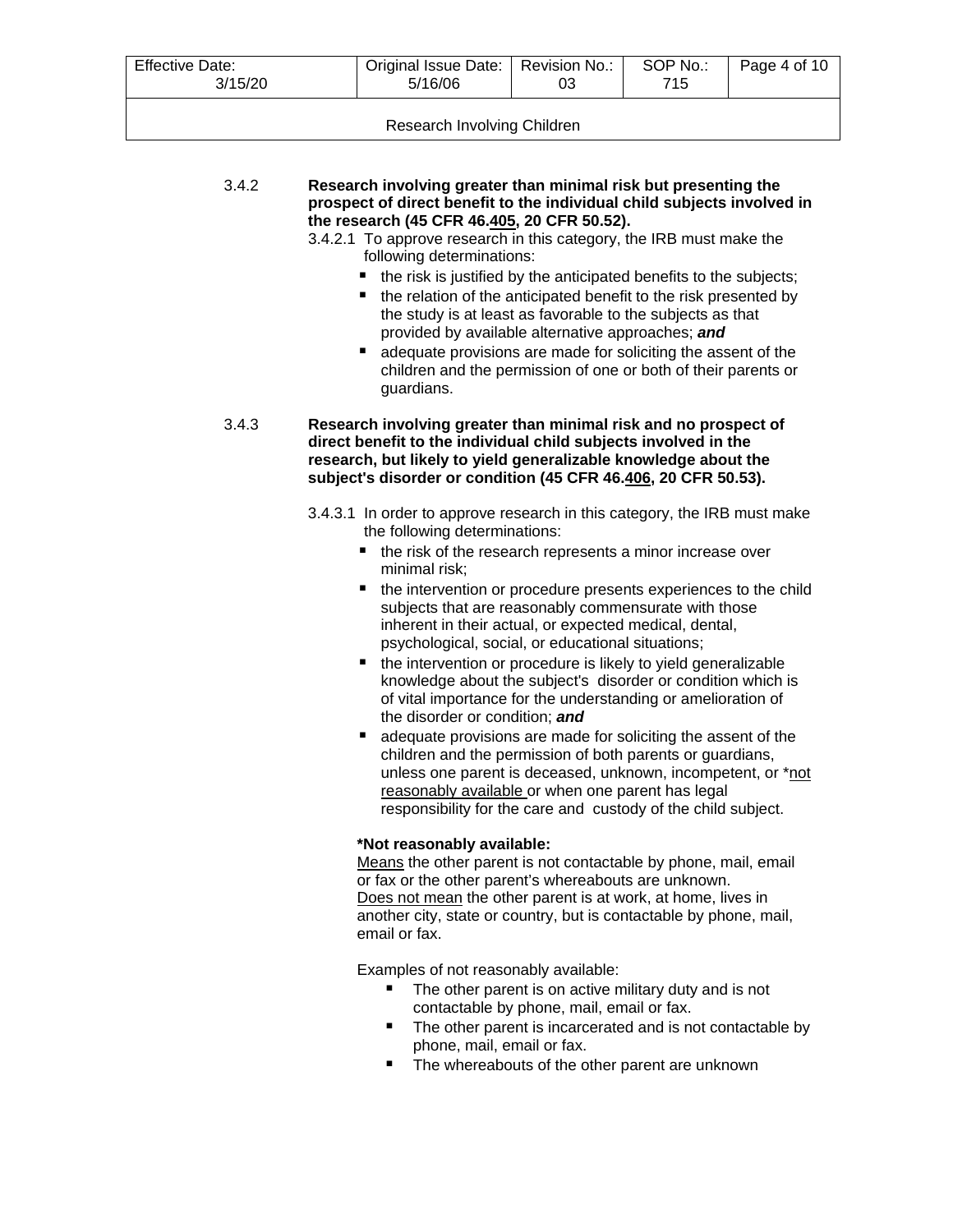| <b>Effective Date:</b><br>3/15/20 | Original Issue Date:<br>5/16/06                                                                                                                                                                         | Revision No.:<br>03 | SOP No.:<br>715 | Page 5 of 10 |
|-----------------------------------|---------------------------------------------------------------------------------------------------------------------------------------------------------------------------------------------------------|---------------------|-----------------|--------------|
| Research Involving Children       |                                                                                                                                                                                                         |                     |                 |              |
| 3.4.4                             | Research not otherwise approvable which presents an opportunity<br>to understand, prevent, or alleviate a serious problem affecting the<br>health or welfare of children (45 CFR 46.407, 20 CFR 50.54). |                     |                 |              |

- 3.4.4.1 If the IRB believes that the research does not meet the requirements of 45 CFR 46.404, 46.405, or 46.406, but finds that it presents a reasonable opportunity to further the understanding, prevention, or alleviation of a serious problem affecting the health or welfare of children, it may refer the protocol to the Department of Health & Human Services (DHHS) for review. The research may proceed only if the Secretary of DHHS, or his or her designee, after consulting with a panel of experts in pertinent disciplines (e.g., science, medicine, education, ethics, law) and following an opportunity for public review and comment, determines either: (1) that the research in fact satisfies the conditions of 45 CFR 46.404, 46.405, or 46.406, or (2) the following:
	- the research presents a reasonable opportunity to further the understanding, prevention, or alleviation of a serious problem affecting the health or welfare of children;
	- $\blacksquare$  the research will be conducted in accordance with sound ethical principles; *and*
	- adequate provisions are made for soliciting the assent of children and the permission of their parents or guardians, as set forth in DHHS regulations at 45 CFR 46.408.

## 3.5 **Requirements for Permission by Parents or Guardians and Assent by Children**

- 3.5.1 The Federal regulations delineate specific requirements for obtaining **permission from parents** or legal guardians that are based on the level of risk and potential for benefit to the individual participant. The investigator must make adequate provisions for soliciting the permission of each child's parents or legal guardian as determined by the IRB (45 CFR 46.408(b), and 21 CFR 50.55(e) if applicable).
	- 3.5.1.1 For research to be conducted under 45 CFR 46.404 or 20 CFR 50.51, where parental permission is to be obtained, the IRB may find that the permission of **one parent** is sufficient for research in this category.
	- 3.5.1.2 For research to be conducted under 45 CFR 46.405 or 20 CFR 50.52, where parental permission is to be obtained, the IRB may find that the permission of **one parent** is sufficient for research in this category.
	- 3.5.1.3 For research to be conducted under 45 CFR 46.406 or 20 CFR 50.53, where parental permission is to be obtained, the IRB will find that **both parents** must give permission unless one parent is deceased, unknown, incompetent, or not reasonably available, or when only one parent has legal responsibility for the care and custody of the child.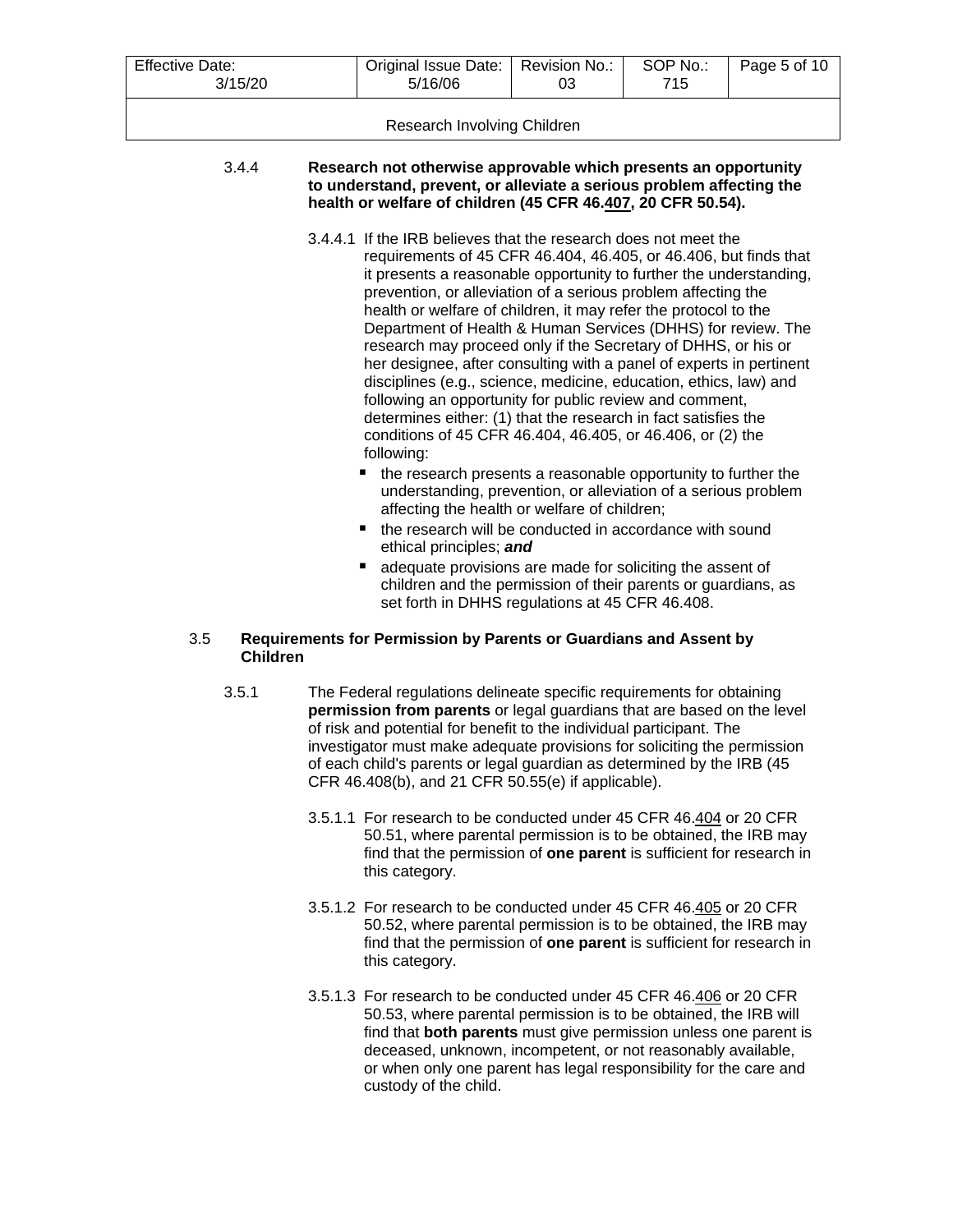| <b>Effective Date:</b><br>3/15/20 |                                                                                                                                                                                                                                                                                                                                                                                                                                                                                                                                                                                                                                                                                                                                                                                                                                                                                                                                                                        | Original Issue Date:<br>5/16/06                                                                                                                                                                                                                                                                                                                                                                                                                               | Revision No.:<br>03 | SOP No.:<br>715 | Page 6 of 10 |
|-----------------------------------|------------------------------------------------------------------------------------------------------------------------------------------------------------------------------------------------------------------------------------------------------------------------------------------------------------------------------------------------------------------------------------------------------------------------------------------------------------------------------------------------------------------------------------------------------------------------------------------------------------------------------------------------------------------------------------------------------------------------------------------------------------------------------------------------------------------------------------------------------------------------------------------------------------------------------------------------------------------------|---------------------------------------------------------------------------------------------------------------------------------------------------------------------------------------------------------------------------------------------------------------------------------------------------------------------------------------------------------------------------------------------------------------------------------------------------------------|---------------------|-----------------|--------------|
|                                   |                                                                                                                                                                                                                                                                                                                                                                                                                                                                                                                                                                                                                                                                                                                                                                                                                                                                                                                                                                        | Research Involving Children                                                                                                                                                                                                                                                                                                                                                                                                                                   |                     |                 |              |
|                                   | 3.5.1.4 For research to be conducted under 45 CFR 46.406 or 20 CFR<br>50.53, where parental permission is to be obtained, the IRB will<br>find that both parents must give permission unless one parent is<br>deceased, unknown, incompetent, or not reasonably available,<br>or when only one parent has legal responsibility for the care and<br>custody of the child                                                                                                                                                                                                                                                                                                                                                                                                                                                                                                                                                                                                |                                                                                                                                                                                                                                                                                                                                                                                                                                                               |                     |                 |              |
|                                   |                                                                                                                                                                                                                                                                                                                                                                                                                                                                                                                                                                                                                                                                                                                                                                                                                                                                                                                                                                        | 3.5.1.5 Parental permission must be documented by the use of a written<br>consent form approved by the IRB and signed and dated by the<br>parent(s).                                                                                                                                                                                                                                                                                                          |                     |                 |              |
| 3.5.2                             | For research not covered by the FDA regulation, the IRB may waive the<br>requirement for obtaining permission from a parent or legal guardian if:<br>The research meets the provisions for waiver under 45 CFR<br>46.116(d), or<br>The IRB determines that the research protocol is designed for<br>٠<br>conditions or a subject population for which parental or guardian<br>permission is not a reasonable requirement to protect the subjects<br>(for example, neglected or abused children), provided an appropriate<br>mechanism for protecting the children who will participate as<br>subjects in the research is substituted, and that the waiver is not<br>inconsistent with Federal State, or local law. The choice of an<br>appropriate mechanism would depend upon the nature and purpose<br>of the activities described in the protocol, the risk and anticipated<br>benefit to the research subjects, and their age, maturity, status, and<br>condition. |                                                                                                                                                                                                                                                                                                                                                                                                                                                               |                     |                 |              |
| 3.5.3                             |                                                                                                                                                                                                                                                                                                                                                                                                                                                                                                                                                                                                                                                                                                                                                                                                                                                                                                                                                                        | 3.5.2.1 Waiver of parental permission is not permitted for research<br>covered by the FDA regulations.<br>When, in the judgment of the IRB, the children involved in the research                                                                                                                                                                                                                                                                             |                     |                 |              |
|                                   | are capable of providing assent, the IRB will determine that adequate<br>provisions are made for soliciting the assent of the children.                                                                                                                                                                                                                                                                                                                                                                                                                                                                                                                                                                                                                                                                                                                                                                                                                                |                                                                                                                                                                                                                                                                                                                                                                                                                                                               |                     |                 |              |
|                                   |                                                                                                                                                                                                                                                                                                                                                                                                                                                                                                                                                                                                                                                                                                                                                                                                                                                                                                                                                                        | 3.5.3.1 Because "assent" means a child's affirmative agreement to<br>participate in research, the child must actively show his or her<br>willingness to participate in the research, rather than just<br>complying with directions to participate and not resisting in any<br>way. The IRB has the discretion to judge children's capacity to<br>assent for all of the children to be involved in a proposed<br>research activity, or on an individual basis. |                     |                 |              |
|                                   |                                                                                                                                                                                                                                                                                                                                                                                                                                                                                                                                                                                                                                                                                                                                                                                                                                                                                                                                                                        | 3.5.3.2 The IRB will take into account the nature of the proposed<br>research activity and the ages, maturity, and psychological state<br>of the children involved when reviewing the proposed assent<br>procedure and the form and content of the information conveyed<br>to the prespective subjects. For research activities involving                                                                                                                     |                     |                 |              |

to the prospective subjects. For research activities involving adolescents whose capacity to understand more closely resembles that of adults, the assent procedure should likewise include information similar to what would be provided for informed consent/parental permission by adults. For children whose age and maturity level limits their ability to fully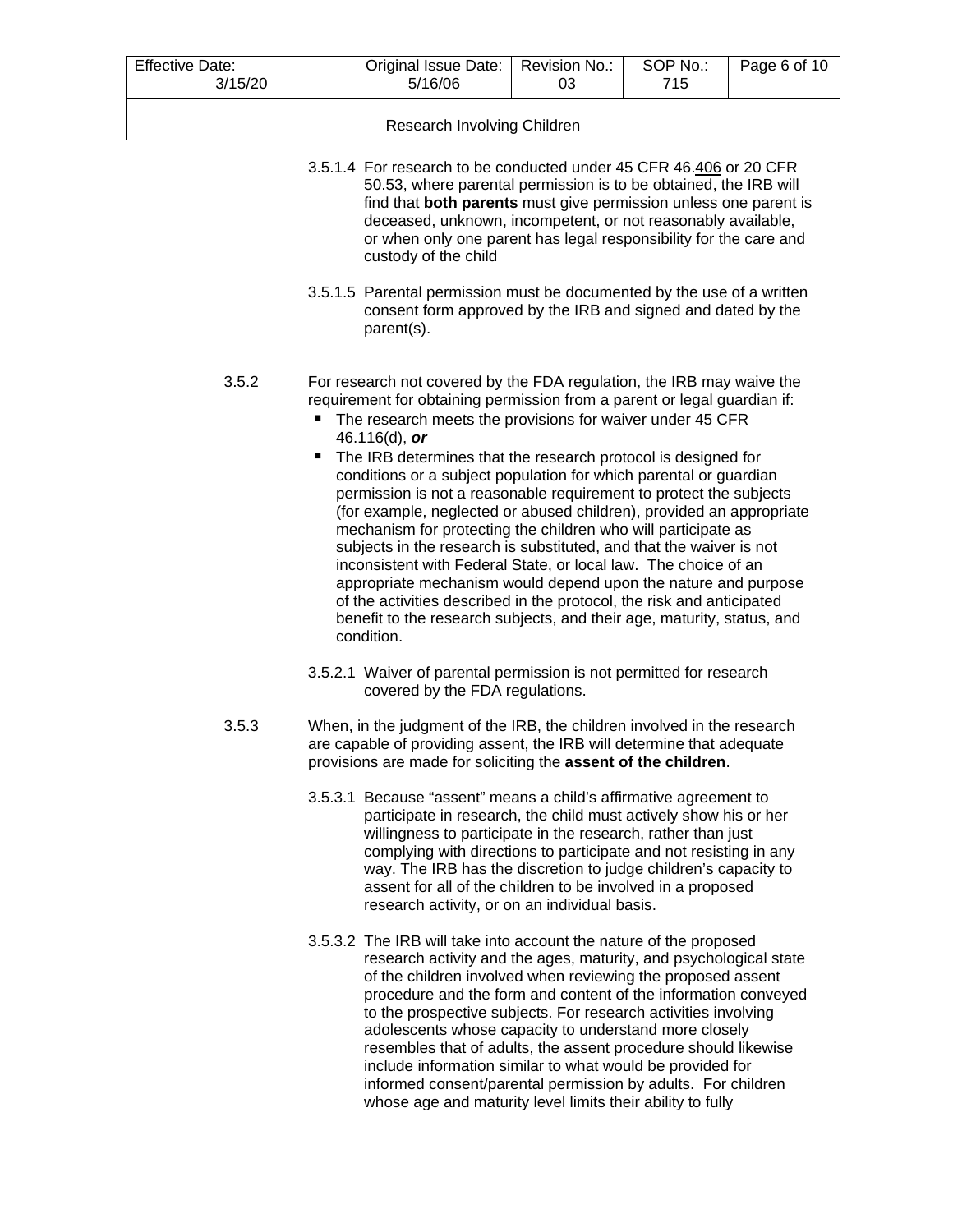| <b>Effective Date:</b> | Original Issue Date: | Revision No.: | SOP No.: | Page 7 of 10 |
|------------------------|----------------------|---------------|----------|--------------|
| 3/15/20                | 5/16/06              | 03            | 715      |              |
|                        |                      |               |          |              |

## Research Involving Children

comprehend the nature of the research activity but who are still capable of being consulted about participation in research, it may be appropriate to focus on conveying an accurate picture of what the actual experience of participation in research is likely to be (for example, what the experience will be, how long it will take, whether it might involve any pain or discomfort). The assent procedure should reflect a reasonable effort to enable the child to understand, to the degree they are capable, what their participation in research would involve.

- 3.5.3.3 The DHHS regulations do not require documentation of assent. Rather, the IRB has the discretion to determine the appropriate manner, if any, of documenting child assent. Based on such considerations as the child's age, maturity, and degree of literacy, the IRB should decide what form of documentation, if any, is most appropriate.
	- 3.5.3.3.1 The HHC IRB believes that children ages 7 and older should be given an opportunity to provide assent. If young children are involved who are unable to read, documentation should take a form that is appropriate for the purpose of recording that assent took place. Typically, oral assent using an IRB-approved script will be documented by notation in the study record of the verbal agreement. The IRB may also decide that documentation of assent is not warranted.
	- 3.5.3.3.2 Generally, written assent should be obtained from children 7 - 12 years of age using a simple one-page assent form.
	- 3.5.3.3.3 If adolescents (ages 13-17) are involved in research where a consent form would have been used if the subjects were adults, it would generally be appropriate to use a similar form to document an adolescent's assent. The HHC IRB would typically allow the parental permission form to be written at a 6<sup>th</sup>-8<sup>th</sup> grade level with a signature line for both parental permission and the signature of the child to be used (given the subject's intellectual capabilities fall within the range of a normal 13-17 year old).
- 3.5.3.4 When writing assent forms and scripts that are age-appropriate, researchers should take into account the typical child's experience and level of understanding. The document should be written such that it describes not only the essential elements of the study, but conveys respect and dignity for the child. **The assent form should:**<br>3.5.3.4.1 tell why the res
	- tell why the research is being conducted;
	- 3.5.3.4.2 describe what will happen and for how long or how often;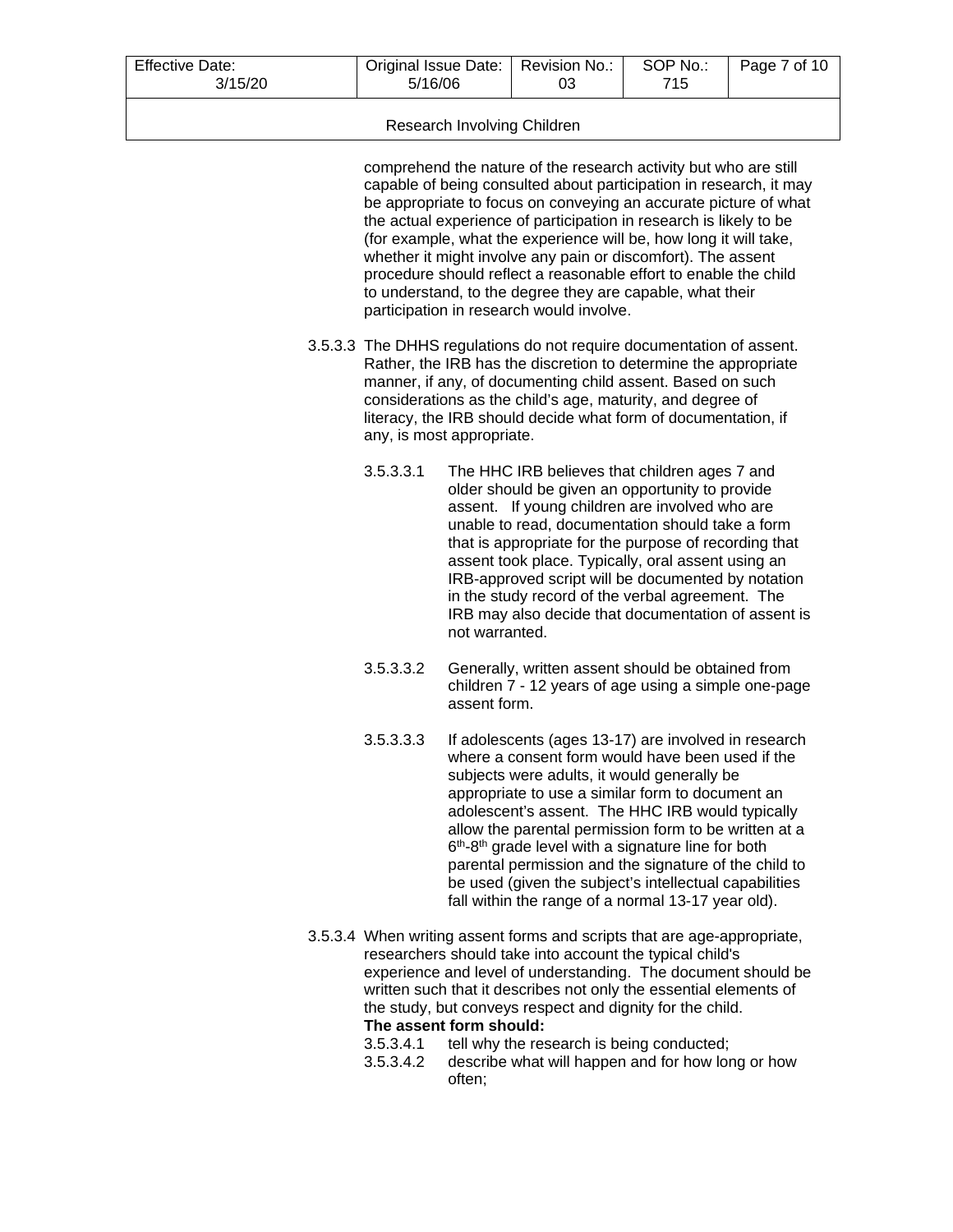| <b>Effective Date:</b> | Original Issue Date:<br>Revision No.:<br>SOP No.:                                                                                                                                                                                                                                                                                                  |                                                                                                    |                                                                                                                                                                                                                                                                                                                                                                                                                                                                                                                                                                                                                                                                                                                                                                                     |     | Page 8 of 10 |  |  |
|------------------------|----------------------------------------------------------------------------------------------------------------------------------------------------------------------------------------------------------------------------------------------------------------------------------------------------------------------------------------------------|----------------------------------------------------------------------------------------------------|-------------------------------------------------------------------------------------------------------------------------------------------------------------------------------------------------------------------------------------------------------------------------------------------------------------------------------------------------------------------------------------------------------------------------------------------------------------------------------------------------------------------------------------------------------------------------------------------------------------------------------------------------------------------------------------------------------------------------------------------------------------------------------------|-----|--------------|--|--|
| 3/15/20                | 5/16/06                                                                                                                                                                                                                                                                                                                                            |                                                                                                    | 03                                                                                                                                                                                                                                                                                                                                                                                                                                                                                                                                                                                                                                                                                                                                                                                  | 715 |              |  |  |
|                        |                                                                                                                                                                                                                                                                                                                                                    |                                                                                                    | Research Involving Children                                                                                                                                                                                                                                                                                                                                                                                                                                                                                                                                                                                                                                                                                                                                                         |     |              |  |  |
|                        | 3.5.3.4.3                                                                                                                                                                                                                                                                                                                                          |                                                                                                    | say it's up to the child to decide if they want<br>participate, that it's okay to say no, and that they can                                                                                                                                                                                                                                                                                                                                                                                                                                                                                                                                                                                                                                                                         |     |              |  |  |
|                        | 3.5.3.4.4                                                                                                                                                                                                                                                                                                                                          | stop at any time if they wish;<br>explain if it will hurt and if so for how long and how<br>often; |                                                                                                                                                                                                                                                                                                                                                                                                                                                                                                                                                                                                                                                                                                                                                                                     |     |              |  |  |
|                        | 3.5.3.4.5                                                                                                                                                                                                                                                                                                                                          |                                                                                                    | say what the child's other choices are;                                                                                                                                                                                                                                                                                                                                                                                                                                                                                                                                                                                                                                                                                                                                             |     |              |  |  |
|                        | 3.5.3.4.6                                                                                                                                                                                                                                                                                                                                          |                                                                                                    | describe any good things that might happen;                                                                                                                                                                                                                                                                                                                                                                                                                                                                                                                                                                                                                                                                                                                                         |     |              |  |  |
|                        | 3.5.3.4.7                                                                                                                                                                                                                                                                                                                                          | participating;                                                                                     | say whether there is any compensation for                                                                                                                                                                                                                                                                                                                                                                                                                                                                                                                                                                                                                                                                                                                                           |     |              |  |  |
|                        | 3.5.3.4.8                                                                                                                                                                                                                                                                                                                                          | ask for questions.                                                                                 |                                                                                                                                                                                                                                                                                                                                                                                                                                                                                                                                                                                                                                                                                                                                                                                     |     |              |  |  |
|                        | 3.5.3.5 At times there may be disagreement between a child and his/her<br>parent's about research participation. If the child is capable of<br>assent and the IRB requires that assent be sought, and the child<br>dissents from participating, even if his or her parents or<br>guardians have granted permission, the child's decision prevails. |                                                                                                    |                                                                                                                                                                                                                                                                                                                                                                                                                                                                                                                                                                                                                                                                                                                                                                                     |     |              |  |  |
|                        | 3.5.3.6 The IRB may waive assent requirements under the following<br>circumstances:                                                                                                                                                                                                                                                                |                                                                                                    |                                                                                                                                                                                                                                                                                                                                                                                                                                                                                                                                                                                                                                                                                                                                                                                     |     |              |  |  |
|                        | The IRB determines that the capability of some or all of the<br>ш<br>children is so limited that they cannot reasonably be<br>consulted;                                                                                                                                                                                                           |                                                                                                    |                                                                                                                                                                                                                                                                                                                                                                                                                                                                                                                                                                                                                                                                                                                                                                                     |     |              |  |  |
|                        | The intervention or procedure involved in the research holds<br>п<br>out the prospect of direct benefit that is important to the health<br>or well-being of the children and is only available in the<br>context of the research                                                                                                                   |                                                                                                    |                                                                                                                                                                                                                                                                                                                                                                                                                                                                                                                                                                                                                                                                                                                                                                                     |     |              |  |  |
|                        | If the research meets the same conditions as those for waiver<br>п<br>or alteration of informed consent in research involving adults<br>as specified in 45 CFR 46.116 (c) or (d) or 21 CFR 50.55(d).                                                                                                                                               |                                                                                                    |                                                                                                                                                                                                                                                                                                                                                                                                                                                                                                                                                                                                                                                                                                                                                                                     |     |              |  |  |
|                        |                                                                                                                                                                                                                                                                                                                                                    |                                                                                                    | 3.5.3.7 When a child who was enrolled in research with parental or<br>guardian permission subsequently reaches age 18 years,<br>the legal age of consent to the procedures involved in ongoing<br>research, the subject's participation in the research is no longer<br>regulated by the requirements of this policy or by 45 CFR 46.408<br>or 21CFR 50.55 regarding parental or guardian permission and<br>subject assent. Unless the IRB determines that the<br>requirements for obtaining informed consent can be waived, the<br>investigator is expected to seek and obtain the legally effective<br>informed consent, as described in 45 CFR 46.116 and 21 CFR<br>50.20 and .25, for the now-adult subject for any ongoing<br>interactions or interventions with the subjects. |     |              |  |  |

# 3.6 **Research Involving Wards of the State**

3.6.1 Children who are wards of the State or any other agency, institution, or entity can be included in research that is to be conducted categories under 45 CFR 46.<u>404</u> (20 CFR 50.51) or 45 CFR 46.<u>405</u> (20 CFR 50.52).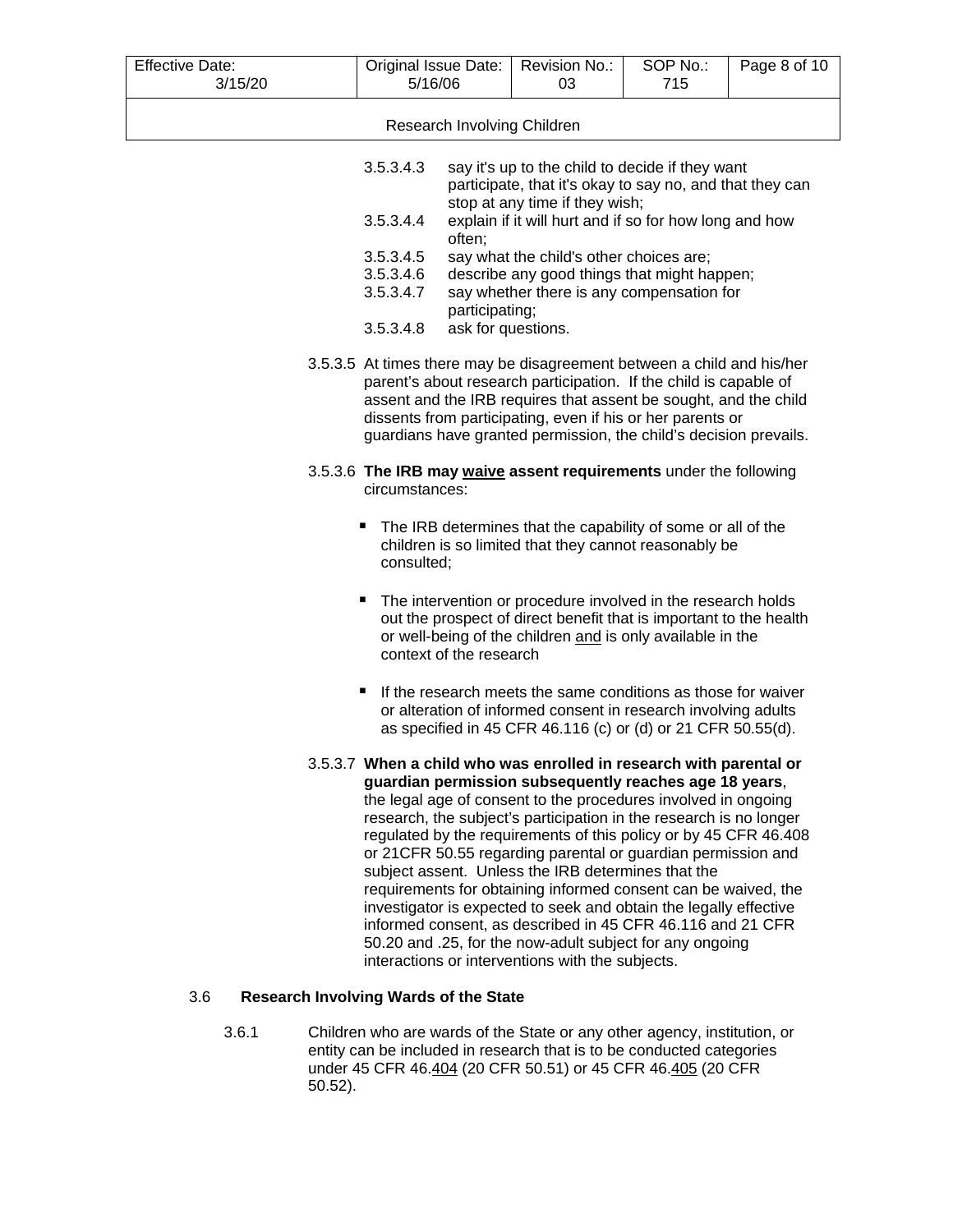| <b>Effective Date:</b><br>3/15/20 |                                                                                                                                                                                                                                                                                                                                                                                                                                                                                                                                                     | Original Issue Date:<br>5/16/06                                                                                                                                                                                                | Revision No.:<br>03 | SOP No.:<br>715 | Page 9 of 10 |  |  |
|-----------------------------------|-----------------------------------------------------------------------------------------------------------------------------------------------------------------------------------------------------------------------------------------------------------------------------------------------------------------------------------------------------------------------------------------------------------------------------------------------------------------------------------------------------------------------------------------------------|--------------------------------------------------------------------------------------------------------------------------------------------------------------------------------------------------------------------------------|---------------------|-----------------|--------------|--|--|
|                                   |                                                                                                                                                                                                                                                                                                                                                                                                                                                                                                                                                     |                                                                                                                                                                                                                                |                     |                 |              |  |  |
|                                   |                                                                                                                                                                                                                                                                                                                                                                                                                                                                                                                                                     | Research Involving Children                                                                                                                                                                                                    |                     |                 |              |  |  |
| 3.6.2                             | However, wards may be included in research to be conducted under<br>category 45 CFR 46.406 (20 CFR 50.53) - research involving greater<br>than minimal risk and no prospect of direct benefit to individual subjects,<br>but likely to yield generalizable knowledge about the subject's disorder or<br>condition - only if such research is:<br>related to their status as wards; or<br>conducted in schools, camps, hospitals, institutions, or similar<br>п<br>settings in which the majority of children involved as subjects are not<br>wards. |                                                                                                                                                                                                                                |                     |                 |              |  |  |
|                                   | 3.6.2.1 If the research meets the above condition(s), an advocate must<br>be appointed for each child who is a ward (one individual may<br>serve as advocate for more than one child), in addition to any<br>other individual acting on behalf of the child as legal guardian or<br>in loco parentis.                                                                                                                                                                                                                                               |                                                                                                                                                                                                                                |                     |                 |              |  |  |
|                                   | 3.6.2.2 The advocate must be an individual who has the background<br>and experience to act in, and agrees to act in, the best interests<br>of the child for the duration of the child's participation in the<br>research and who is not associated in any way (except in the<br>role as advocate or member of the IRB) with the research, the<br>investigator(s), or the guardian organization.                                                                                                                                                     |                                                                                                                                                                                                                                |                     |                 |              |  |  |
| 3.6.3                             | Permission must be obtained and documented from the ward's legal<br>guardian as for other children. It is important to note, however, that<br>foster parent cannot provide permission because they are not considered<br>legal guardians. In most cases, the protective services worker or state-<br>appointed case worker that stands in loco parentis for these children.                                                                                                                                                                         |                                                                                                                                                                                                                                |                     |                 |              |  |  |
| 3.6.4                             | Research protocols that plan to include children who are wards of the<br>State of Connecticut must obtain approval from the Connecticut<br>Department of Children and Families (DCF) IRB. For more information<br>about how to submit to the DCF IRB, visit<br>http://www.ct.gov/dcf/cwp/view.asp?a=2555&q=314538.                                                                                                                                                                                                                                  |                                                                                                                                                                                                                                |                     |                 |              |  |  |
|                                   |                                                                                                                                                                                                                                                                                                                                                                                                                                                                                                                                                     | 3.6.4.1 Similarly, if a currently enrolled subject becomes a ward of the<br>state during the course of their participation in the study, the<br>HHC IRB should be notified and the investigator must seek DCF<br>IRB approval. |                     |                 |              |  |  |

### **4.0 Documentation:**

- 4.1 The IRB shall prepare and maintain adequate documentation of IRB activities related to research reviewed under DHHS regulations at 45 CFR 46 – Subpart D and. Minutes will document the category under which the protocol is approved, as well as determinations specific to parental permission (whether one or two-parent permission is required), assent, or waiver of consent and/or inclusion of wards.
- 4.2 The HRPP office will maintain documentation related to IRB review of studies conducted under Subpart D, including initial submissions, continuing reviews, and modifications, as well as reports of unanticipated problems, complaints, deviations, non-compliance, and correspondence related to review of such items, as well as